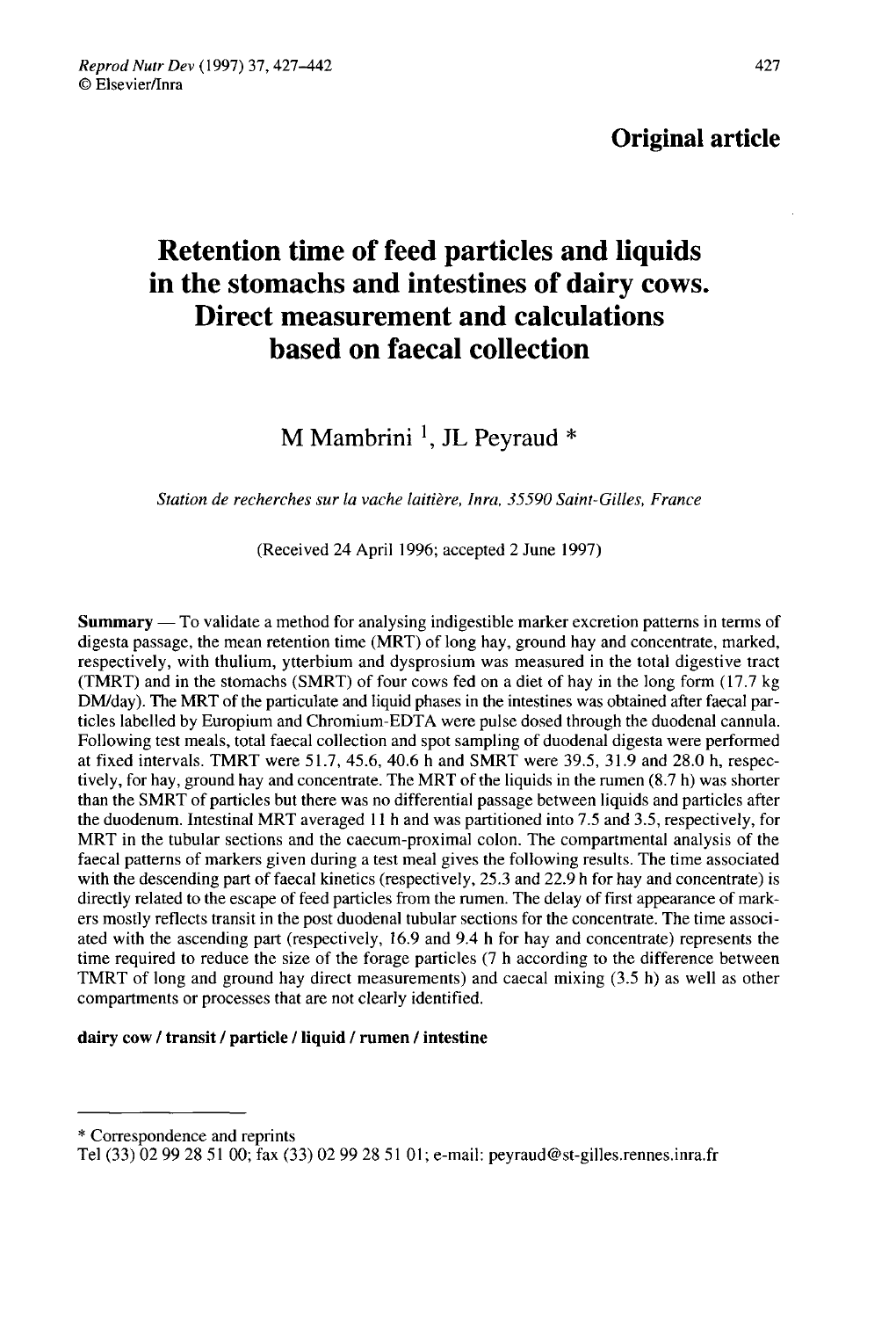Résumé ― Temps de séjour des particules d'aliment et des liquides dans les estomacs et l'intestin des vaches laitières. Mesures directes et calcul à partir des cinétiques d'excrétion fécale des marqueurs. Pour estimer à partir des cinétiques d'excrétion fécale des marqueurs le transit dans les principaux compartiments digestifs, le temps de séjour moyen (MRT) de particules de foin long, de foin broyé et de concentré, marquées respectivement avec du thulium, de l'ytterbium et du dysprosium, a été mesuré dans l'ensemble du tube digestif (TMRT) et dans les estomacs (SMRT) sur quatre vaches laitières alimentées avec un régime à base de foin non haché (17,7 kg MS/j). Le MRT dans les intestins (IMRT) des particules et des liquides a été mesuré à partir de l'excrétion fécale de particules de fèces marquées avec de l'europium et du chrome-EDTA introduits par la canule du duodénum. Après les repas test, les fèces ont été collectées en totalité et des prélèvements de contenus duodénaux ont été effectués à intervalles fixés. TMRT a été de 51,7 ; 45,6 ; 40,6 h et SMRT a été de 39,5 ; 31,9 ; 28,0 h respectivement pour le foin, le foin broyé et le concentré. Le transit des liquides dans le rumen (8,7 h) a été beaucoup plus court que celui des particules mais il n'y a pas eu de passage différentiel des liquides et des particules dans les intestins. Le MRT dans les intestins a été de 11 h qui ont été répartis en 7,5 h de transit dans les compartiments tubulaires et 3,5 h dans le caecum-colon proximal. La durée associée à la phase décroissante des cinétiques d'excrétion fécale (25,3 et 22,9 h pour le foin et le concentré) traduit assez fidèlement la sortie des particules d'aliment du rumen. Le délai d'apparition des marqueurs (9,5 et 8,3 h pour le foin et le concentré) reflète principalement le transit dans les portions tubulaires situées après le duodénum. Le temps associé à la phase croissante (16,9 et 9,4 h pour le foin et le concentré) représente le temps requis pour réduire la taille des particules de foin long (estimé à 7,0 h par la différence entre les TMRT des foins entier et broyé), le transit dans le caecumcolon proximal et d'autres phénomènes qui n'ont pu être identifiés clairement.

vache laitière / transit / particule / liquide / rumen / intestin

## INTRODUCTION

In ruminants, the extent to which dietary components are fermented in the reticulorumen is dependent on the mean retention time (MRT) of feed particles. Feed intake and MRT are also closely related. MRT in different sections of the gastro intestinal (GI) tract can be estimated after killing animals (O'Connor et al, 1984) but is more often derived from a single dose of a marker followed by time sequence samplings (Faichney, 1975a). Because of the difficulties in obtaining representative samples for particulate markers in the rumen, there have been many attempts to estimate the ruminal MRT of feed from the mathematical analysis of marker excretion in faeces. The GI tract has been assigned to two (Grovum and Williams, 1973) or sometimes three (Faichney and Griffiths, 1978; Milne et al, 1978) time-independent compartments separated by tubular segments. Dhanoa et al ( 1985) proposed to describe the digesta flow along the GI tract by a multi compartmental process with two major compartments and a series of segmental mixing compartments each having a very low MRT. A family of models using gamma age dependency in the first compartment was also proposed (Pond et al, 1988; Quiroz et al, 1988) because it generally improved the quality of curve fitting (Quiroz et al, 1988).

However, difficulties have sometimes been encountered in fitting the compartmental models (Ellis et al, 1979; Milne et al, 1978; Dhanoa et al, 1985; Mambrini, 1990; Lallès et al, 1991). All these models differ by the way they fit the ascending part of the curve, which is based only on a few points. From a study of more than 60 pat terns obtained in dairy cows, Mambrini (1990) showed that these curves are very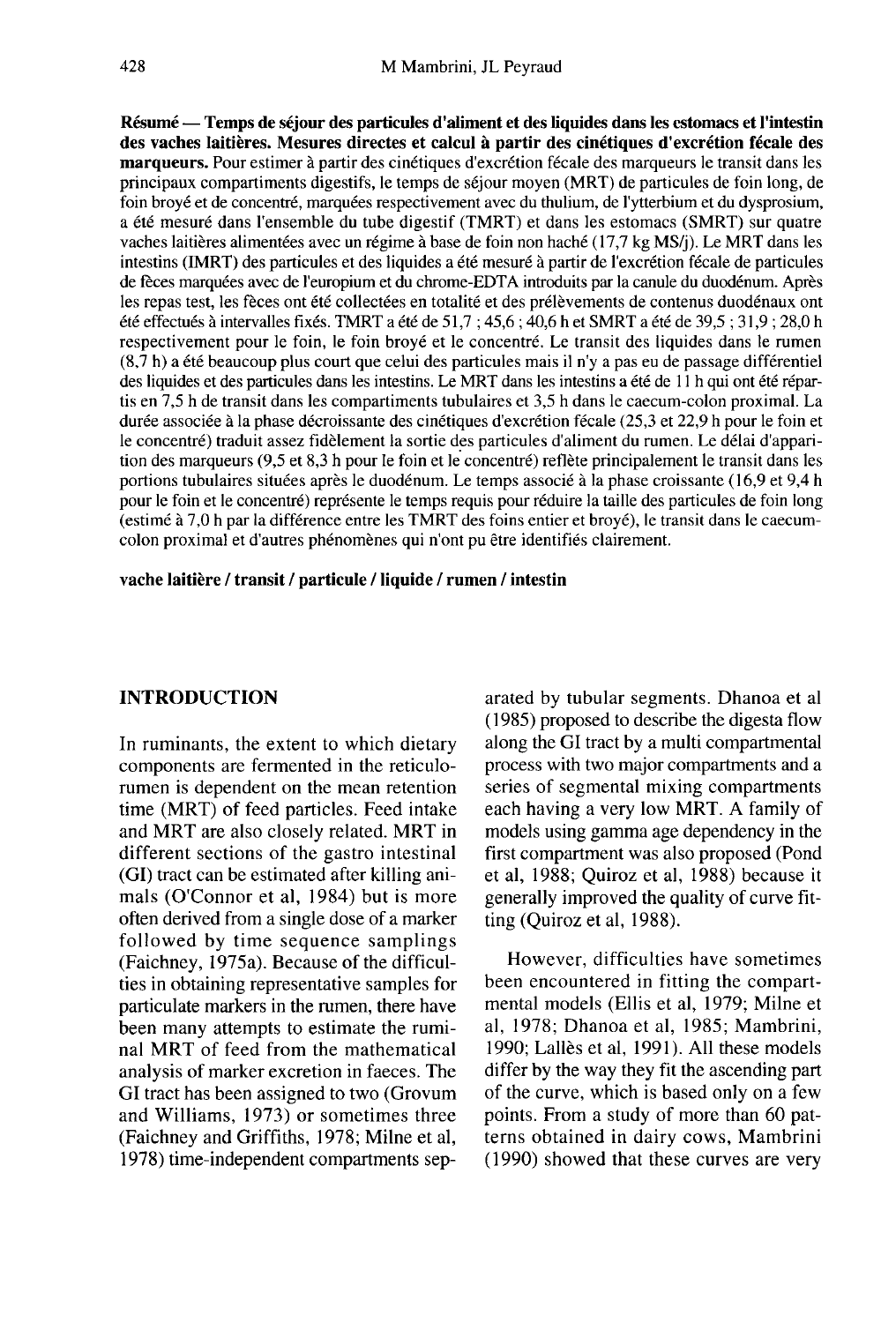sensitive to the initial data and inferred that no confidence could be placed in the estimations of the lower MRT because it varied with the different models. The subsequent difficulty is to attribute a biological significance to the partial MRT obtained from modelling. Despite the number of comprehensive studies comparing partial MRT generated by different models (Lalles et al, 1991; Huhtanen and Kukkonen, 1995) there are surprisingly few meaningful comments upon the biological significance of the compartments derived from mathematical analysis. In the study of Grovum and Williams (1973) the MRT in the rumen was always longer than the MRT in the caecum-proximal colon (hereafter called caecum) and it has become common practice to assume that the longer MRT represents rumen outflow. However in some circumstances, rumen MRT can be shorter than MRT in caecum (Faichney and Boston, 1983). In their model, Pond et al (1988) considered that the reduction of particle size within and outflowing from the rumen was the major factor but they did not make reference to the anatomical compartments. Finally, all these models assume that the flow of digesta is continuous throughout the GI tract, which is obviously not correct since defecation occurs at discrete times.

The present study was designed: 1) to gain knowledge concerning the MRT of feed particles and liquids in the whole GI tract or an anatomical section of it and on the MRT required for forage particle size reduction (Poppi et al, 1981); 2) to test a simple mathematical treatment of the faecal excretion curve that would be less sensitive to the initial data and to the discontinuity of defecation than the models currently used; 3) to attribute physiological signifi cance to the two compartments and to the delay generated by calculations. Preliminary results of this work have been published (Peyraud and Mambrini, 1992).

## MATERIALS AND METHODS

## Animals and feeding

Four Holstein cows  $(625 \pm 30 \text{ kg}$  body weight,  $20 \pm 4$  kg/day fat corrected milk, 36 weeks of lactation) with a ruminal and T piece duodenal cannula were housed in metabolic crates and milked twice daily. They were fed a diet consisting of (in percent of total DM) 55 perennial rye grass hay (not chopped), 42 concentrate, 1 soya bean meal, 1.6 mineral mix, 0.4 urea ad libitum. The animals were allowed 10% refusals. The ingredients of the concentrate, chemical composition and nutritive values of feeds are given in table I. The cows were fed two equals meals daily (8 h 00, 17 h 00) and they had free access to water and to block salt.

## Principles and organisation of measurements

The MRT within the GI tract (TMRT) and the stomachs (SMRT, reticulo-rumen, omasum and abomasum) of foodstuffs (concentrate and hay)<br>were determined by following the excretion patterns of markers in the faeces and duodenum after the cows were given a test meal. The MRT of the liquids and particles after the duodenum were measured by introducing a solute marker and labelled faecal particles through the duodenal cannula and following their faecal excretion. The MRT required for hay particle size reduction was calculated by the difference between the MRT of hay as fed (mean particle size > 100 mm) and hay ground through a 2 mm screen (mean particle size  $= 0.6$  mm).

The experimental period consisted of 14 days of adaptation to the diet and metabolic crates, followed by a 9 day collection phase. To evaluate the differential passage rates simultaneously on the same animal, six different markers were used. Hays, concentrate and faecal particles were labelled with rare earth metals. Fed hay was marked with thulium (Tm-H) or with ytterbium before grinding (Yb-GH), concentrate was labelled with dysprosium (Dy-C) and faecal particles were labelled with europium (Eu-F). Chromium-EDTA (Cr-EDTA) was used for measuring the intestinal transit of liquids, and polyethylene glycol (PEG) was used to estimate the ruminal fractional outflow rate of liquids (FOR). The choice of rare earth elements was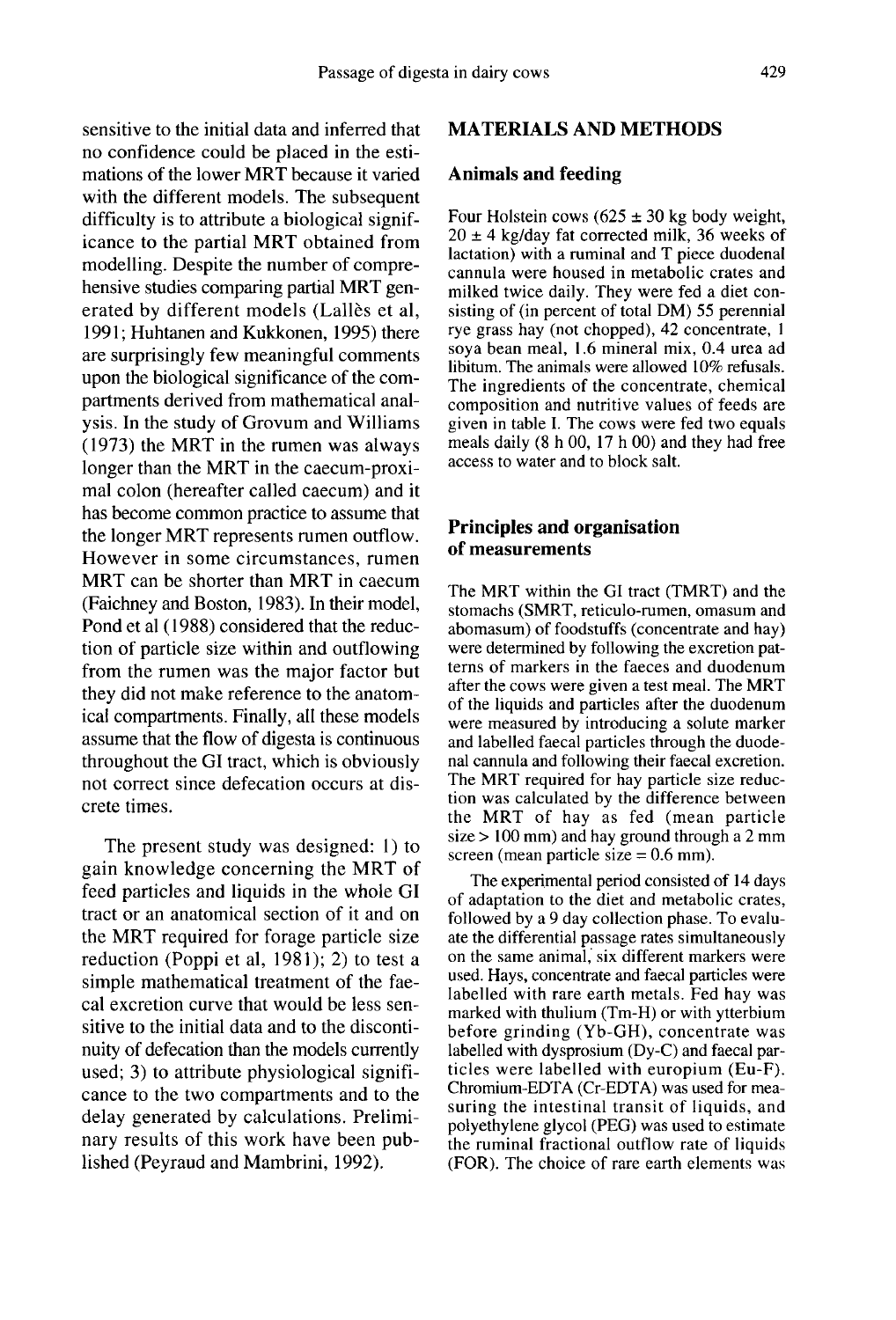| (g/kg DM)                            | Hay  | Concentrate <sup>1</sup> | Sov bean meal |  |
|--------------------------------------|------|--------------------------|---------------|--|
|                                      |      |                          |               |  |
| Dry matter $(g/kg)^2$                | 932  | 887                      | 890           |  |
| Organic matter $3$                   | 902  | 903                      | 927           |  |
| Crude protein <sup>4</sup>           | 151  | 123                      | 485           |  |
| Neutral detergent fiber <sup>5</sup> | 656  | 200                      | 116           |  |
| Acid detergent fiber <sup>5</sup>    | 323  | 87                       | <b>202</b>    |  |
| Acid detergent lignin <sup>5</sup>   | 33   | 21                       | 28            |  |
| Net energy (UFL/kg DM)               | 0.74 | 1.11                     | 1.10          |  |

Table I. Chemical composition and nutritive value of perennial rye grass hay and concentrate.

<sup>1</sup> (in % DM) 33 maize, 25 wheat, 20 barley, 10.5 wheat bran, 5 dehydrated alfalfa, 1.7 beet molasses, 1 fat, 3.8 minerals; <sup>2</sup> 80 °C, 48 h; <sup>3</sup> 550 °C, 5 h; <sup>4</sup> Kjeldahl method, crude protein = 6.25 × total N; <sup>5</sup> on Fibertec (Tecator) according to Giger and Pochet (1987).

91

Q4

justified because the MRT of feed particles is not influenced by the nature of the rare earth element used (Goetsch and Galyean, 1983; Moore et al, 1992) and also because non-radioactive Dy, Eu, Yb and Tm are easily determined by atomic absorption.

Metabolizable protein (g PDIE/kg DM)

 $(g$  PDIN/ $kg$  DM)

## Marker preparations

Rare earth markers were bound to particles following the competitive binding technique adapted from Ellis and Beever (1984) and Poncet (pers comm). Feedstuffs and faecal particles were boiled (80 °C for 1 h) in a commercial detergent without EDTA (Ergamatic AC, Société Chimiotechnique, Lyon, France) to remove the cell soluble. The cell wall residues were soaked at room temperature in a solution containing the rare earth element (20 g/kg DM) together with citric acid as a competitive ligand, and sufficient water to cover the material. pH was brought to 2.2-2.5 using 2N HCI. After 24 h of soaking with occasional stirring, the labelled material was strained through cheesecloth and carefully rinsed with tap water to remove any unbound marker and dried at 60 °C for 48 h. Faecal particles were obtained by sampling the faeces excreted over a 24 h period from the four cows on day 10. The faeces were mixed, dried and labelled with europium in the same way as the feed particles. The rare earth concentrations in the labelled particles were 7.0, 7.0, I 1.2, 4.5 g/kg DM, respectively, for Tm-H, Yb-GH, Dy-Co and Eu-F.

361 395

104

84

Cr-EDTA solution was prepared according to Binnert et al ( 1968) and diluted, so that the final concentration was 1.5 g Cr/L. The solution of PEG was obtained by dissolving 25 g PEG 4000 per kg DM intake in 1 L of warm water.

## Marker administration, duodenal digesta and faeces sampling

On day 15 at 8 h 00, 500 g Tm-H and 300 g Dy-C were offered to each cow. Thirty minutes were allowed for eating the marked feeds then, any uneaten labelled feed was introduced into the rumen after being soaked in warm (38 °C) artificial saliva. The cows were then allowed to eat the usual morning meal. At 10 h 00, 300 g Yb-GH were introduced into the middorsal to midventral regions of the rumen. At 11 h 00, 50 g of Eu-F and 250 mL of Cr-EDTA were introduced through the duodenum cannula after being mixed in some heated duodenal contents (39 °C) that had been previously sampled on the same animals on day 10 and stored at  $4^{\circ}$ C. On day 21 at 8 h 00, PEG was pulse-dosed into the rumen (ventral sac).

The total faecal output was collected 22 times over the 178 h post-dosing. The sampling times were 6, 10, 12, 16, 20, 24, 28, 32, 36, 48, 54,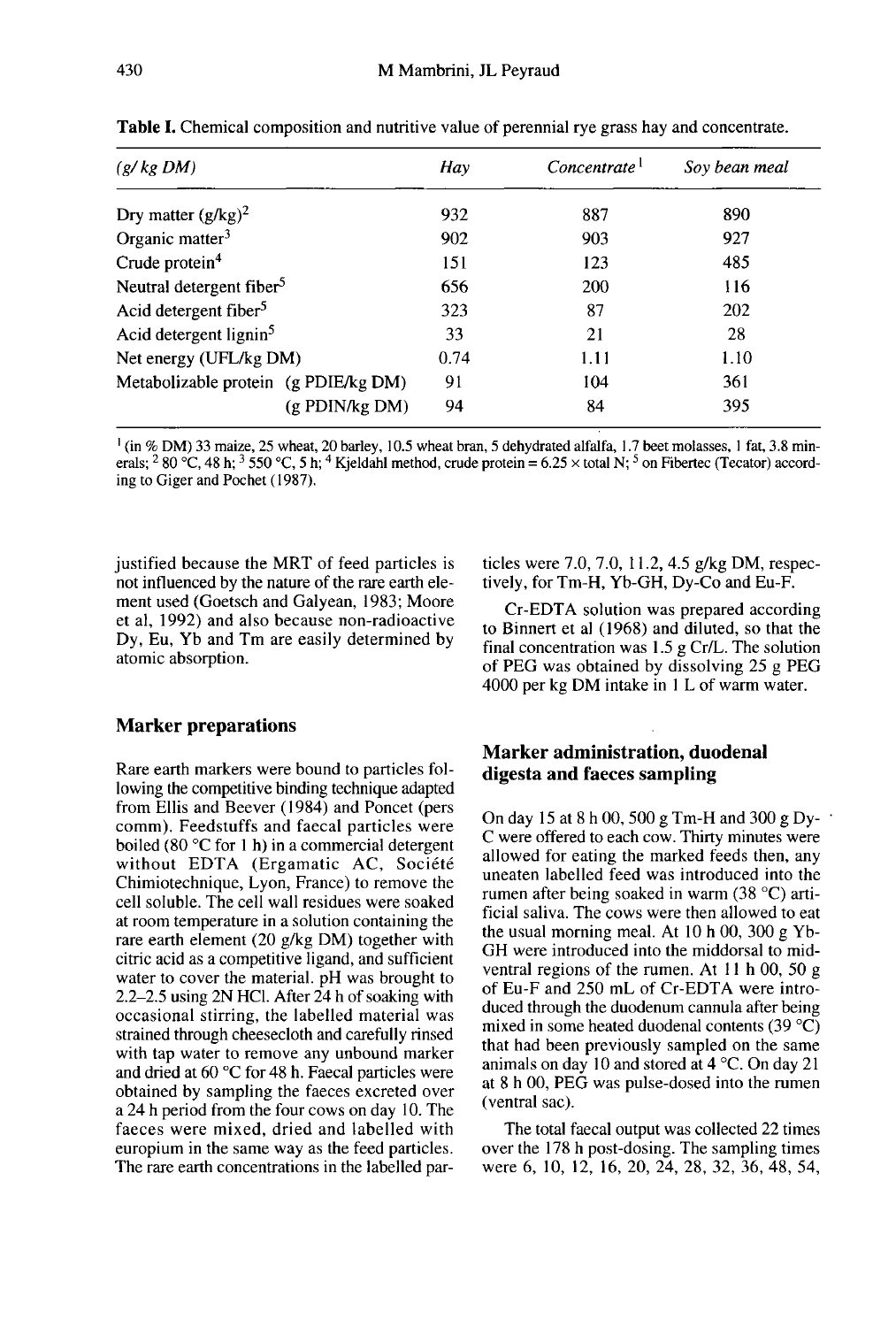60 h post-dosing and then every 12 h, the midpoint of the meal being considered as time 0. At each sampling time, faeces were weighed, thoroughly mixed and approximately 500 g were dried (80 °C for 48 h). Faecal samples were ground through a 0.8 mm screen and analysed for Tm, Yb, Eu, Dy and Cr. Spot samples of duodenal digesta were collected over 144 h after the test meal at 1.5 h intervals (from 0 to 20 h postdosing), 3 h intervals (from 20 to 43 h postdosing), 6 h intervals (from 43 to 67 h) and 12 h intervals thereafter. They were freeze dried and ground through a 0.8 mm screen before analyat  $10$  h 00,  $10$  h 30 and  $11$  h 00 on days 21 and 22, strained through six layers of cheesecloth and stored at 4 °C until PEG analysis (on day 23).

#### Chemical analysis

Concentrations of PEG were analysed using Hyden's turbidimetric method (1955) as modified by Malawer and Powell (1967). Rare earth metals and chromium were determined by atomic absorption spectrophotometry (Varian, AA-20) using a nitrous oxide/acetylene flame. Chromium was extracted according to the method described by Siddons et al (1985). For rare earth analysis, the samples were ashed (550  $\degree$ C for 6 h) and digested in a solution containing 2% nitric acid and 2 g/L of potassium chloride. Wavelengths chosen were 357.8, 371.8, 398.8, 421.2, 459.4 nm, respectively, for chromium, Tm, Yb, Dy and Eu. Previous studies had indicated that there was no interaction when the four rare earth metals and the chromium were present together (Mambrini, 1990).

### Calculations

FOR was estimated as the slope of the natural logarithm regression of PEG concentration vs time post-dosing. The total MRT within the entire GI tract (TMRT) of fed hay, ground hay and concentrate and intestinal transit time (IMRT) of faecal particles and liquids were obtained, respectively, from the quantities of markers Tm-H, Yb-GH, Dy-C, Eu-F, Cr-EDTA excreted in faeces, using the equation:

TMRT and IMRT =  $\sum m_i t_i / \Omega m_i$ 

where  $t_i$  is the time elapsed between dosing and the mid point of each interval i during which faeces were collected, and  $m<sub>i</sub>$  is the quantity of marker excreted during the ith interval. This method, based on the quantitative recovery of markers does not make any assumptions regarding the pattern of excretion.

SMRT of fed hay, ground hay and concentrate were calculated using the equation:

$$
SMRT = \sum c_i t_i dt_i / \sum c_i dt_i
$$

where  $c_i$  is the concentration of the marker in the duodenal digesta in the ith sample collected at the time  $t_i$  and  $dt_i$  is the time elapsed between two successive sampling times. This method assumes that the flow of digesta is continuous. The intestinal transit time for fed hay, ground hay and concentrate was calculated by subtracting SMRT from TMRT.

Compartmental analysis of faecal and duodenal passage curves was performed by a simple graphical method derived from that proposed by Uden (1984). Natural logarithm of the marker concentration was plotted against time. The concentration curves were then divided up in a descending part (compartment of greater residence time, MRT1), an ascending part (corresponding to a second mixing compartment with MRT2 as mean retention time) and a delay (TT).<br>For faecal kinetics, the delay (TT<sub>fec</sub>) was detersponding to a second mixing compartment with MRT2 as mean retention time) and a delay (TT).<br>For faecal kinetics, the delay (TT<sub>fec</sub>) was deter-<br>mined by the time elapsed between dosing and the mid point of the interval when the marker appeared for the first time.  $MRT1_{\text{fcc}}$  was calculated as the reverse of the slope of the descendthe mid point of the interval when the marker<br>appeared for the first time. MRT  $I_{\text{fec}}$  was calculated as the reverse of the slope of the descend-<br>ing part of the curve. MRT2 $_{\text{fec}}$  corresponding to<br>the ascending part the ascending part of the curve was obtained by subtracting  $MRT1_{\text{fcc}}$  and  $TT_{\text{fcc}}$  from TMRT.<br>Similar calculations were performed for the duolated as the reverse of the slope of the descending part of the curve.  $MRT2_{\text{fcc}}$  corresponding to the ascending part of the curve was obtained by subtracting  $MRT1_{\text{fcc}}$  and  $TT_{\text{fcc}}$  from TMRT. Similar calculations wer

#### Statistical analysis

Total and partial retention times obtained from the duodenal and faecal excretions of Tm-H, Yb-GH and Dy-C were analysed according to a splitplot design using the following model:  $Y_{ijk}$  = plot design using the following model:  $Y_{ijk} = F_i + C_j + S_k + S_kF_i + S_kC_j + F_iC_j + e_{ijk}$  where  $F_i =$ feed effect (i = 1 to 3);  $C_j = \text{row effect}$  (i = 1 to 4);<br> $S_k = \text{sampling site effect}$  (k = 1 to 2);  $S_kF_i$  and<br> $S_k = \text{transformation site} \times \text{feed and site} \times \text{conv}$ .  $S_k$  = sampling site effect (k = 1 to 2);  $S_kF_i$  and  $S_kC_i$  = interaction site × feed and site × cow, respectively,  $F_iC_i$  = interaction feed  $\times$  cow and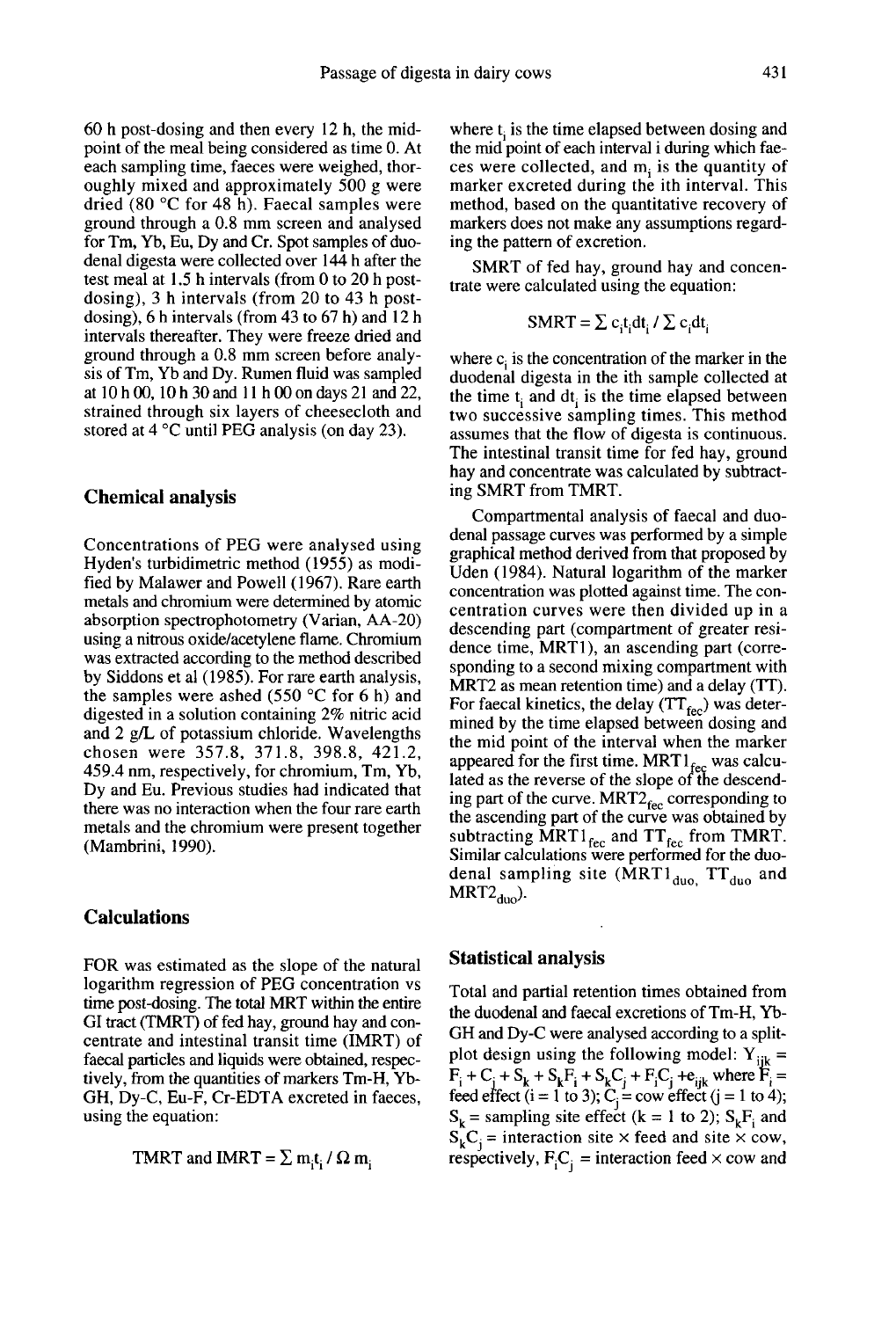$e =$  error term with  $6^{\circ}$  of freedom. Feed and cow effects were tested with  $F_i \times C_i$  as an error term.

Data obtained from the faecal excretion of markers introduced into the duodenum were analysed according to the following equation:  $Y =$  $P_i + C_j + e_{ij}$  where  $P_i$  = labelled phase (particle or liquid);  $C_j$  = cow effect and  $e_{ij}$  = error term with 3° of freedom.

Retention times of Tm-H, Yb-GH, Dy-C within the intestine were compared to the IMRT of Eu-F and Cr-EDTA according to the following model:  $Y_{ijk} = S_i + M_j(S_i) + C_k + S_iC_k + e_{ijk}$ <br>where  $S_j$  = site of dosing (i = 1 to 2);  $M_i$  = marker/feed effect (i = 1 to 5),  $C_k$  = cow effect (k = 1 to 4); and  $e_{ijk}$  = error term with 9° of freedom. Site effect was tested with  $M_i$  as an error term. When the effect was significant. means were compared by the Newman and Keul's test at the 0.05 significance level. All analyses were performed using the GLM procedure of SAS (1987). Correlation was tested with the CORR procedure of SAS (1987).

## RESULTS

#### Direct measurements

SMRT was always shorter  $(P < 0.001$ ; table II) but highly correlated ( $r = 0.98$ ; n = 12) with TMRT. SMRT accounted for 76 and 70% of TMRT, respectively, for fed hay and concentrate. No interaction between feed and site of sampling was detected. TMRT and SMRT of marked feed particles decreased in the order Tm-H > Yb- $GH > Dy-C$  ( $P < 0.01$ ; table II). In particular, the difference between fed hay and ground hay was similar for TMRT and

|                        | Sampling<br>site   |                                                                  | hay                                    | Fed Ground Concen-RSD1 <sup>1</sup> RSD2 <sup>2</sup><br>hay<br>$(Tm-H)$ (Yb-GH) (Dy-C) | trate                                 |      |      | Significance<br><b>Site</b> | Site $\times$<br>feed |
|------------------------|--------------------|------------------------------------------------------------------|----------------------------------------|-----------------------------------------------------------------------------------------|---------------------------------------|------|------|-----------------------------|-----------------------|
| Total MRT <sup>3</sup> | Faeces<br>Duodenum | <b>TMRT</b><br><b>SMRT</b>                                       | 51.7 <sup>a</sup><br>$39.5^{\circ}$    | 45.6 <sup>b</sup><br>31.9 <sup>d</sup>                                                  | 40.6 <sup>c</sup><br>$28.0^\circ$     | 2.88 |      | $0.82 \le 0.001$            | <b>NS</b>             |
| MRT1 <sup>4</sup>      | Faeces<br>Duodenum | $MRT1_{\text{fcc}}$<br>$MRT1_{\text{duo}}$                       | $25.3^{a}$<br>25.3 <sup>a</sup>        | $24.3^{ab}$ 22.9bc<br>$22.6^{bc}$ 21.4 <sup>c</sup>                                     |                                       | 2.07 | 1.36 | <b>NS</b>                   | <b>NS</b>             |
| TT <sup>5</sup>        | Faeces<br>Duodenum | ${\rm TT_{fec}}$<br>$TT_{\text{duo}}$                            | 9.5 <sup>a</sup><br>2.3 <sup>c</sup>   | $10.5^{\rm a}$<br>1.6 <sup>c</sup>                                                      | 8.3 <sup>a</sup><br>$2.2^{\circ}$     | 0.95 |      | 0.092 < 0.001               | <b>NS</b>             |
| MRT <sub>26</sub>      | Faeces<br>Duodenum | $MRT2_{\text{fcc}}$<br>$MRT2_{duo}$                              | 16.9 <sup>a</sup><br>11.9 <sup>b</sup> | 10.9 <sup>b</sup><br>7.7 <sup>c</sup>                                                   | 9.4 <sup>bc</sup><br>4.4 <sup>d</sup> | 2.24 | 1.71 | < 0.001                     | <b>NS</b>             |
| TT + MRT2              | Faeces             | $(TT+ MRT2)_{\text{fcc}}$<br>Duodenum (TT+ MRT2) $_{\text{duo}}$ | $26.4^{a}$<br>14.2 <sup>d</sup>        | $21.4^{b}$<br>9.3 <sup>e</sup>                                                          | 17.7 <sup>c</sup><br>$6.7^{f}$        | 2.07 |      | $0.84 \le 0.001$            | <b>NS</b>             |

Table II. Total and partial mean retention times (h) in the total digestive tract and the stomachs (reticulo-rumen + omasum + abomasum) in dairy cows fed on a hay diet (data are means of four cows).

<sup>1</sup> Standard deviation of the feed  $\times$  cow effect, used as an error term for the analysis of feed effect; <sup>2</sup> residual standard deviation of the model;<sup>3</sup> total mean retention time;<sup>4</sup> mean retention time corresponding to the descending part of the faecal excretion curves;<sup>5</sup> delay of first appearence of the marker; <sup>6</sup> mean retention time corresponding to the increasing part of the faecal excretion curves. Within and between sampling sites, different superscripts indicate significant differences between means ( $P < 0.05$ ).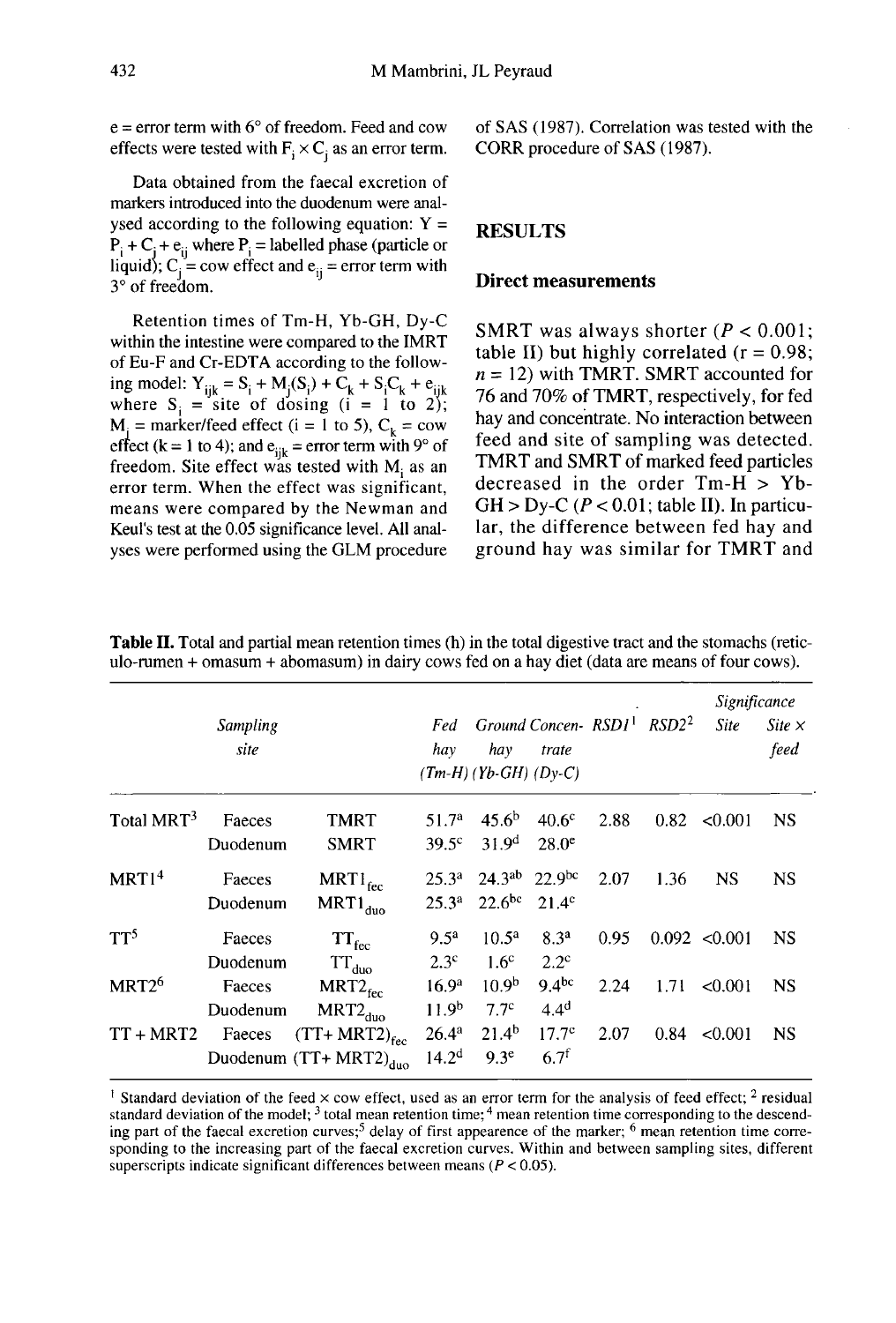**SMRT** (6.1 vs 7.6;  $P > 0.10$ ). These two estimates of time for particle size reduction were highly correlated ( $r = 0.94$ ,  $n = 4$ ) and the slope of the relation did not differ from  $1 (P > 0.10)$ . Estimated MRT within the intestines (TMRT-SMRT) did not differ  $(P > 0.10)$  among the three feeds (table III) and the mean value was 12.9 h. The IMRT of Eu-F and Cr-EDTA were similar (table III) and averaged 10.5 h. This value was shorter ( $P < 0.03$ ) than the time calculated by the difference between TMRT and SMRT. FOR was 11.5%/h so that the liquid retention time in the rumen was 8.7 h, a value which is much lower than the SMRT of the feeds. Variance analysis showed significant individual variations (sd of cow effect was 9.5 and 5.8 h, respectively, for

Table III. Total mean retention time of feed residues, particulate and liquid phases of the duodenal contents of the intestines of dairy cows (IMRT, h) fed on a hay diet<sup>1</sup> (data are means of four cows).

TMRT and SMRT). Two cows showed a much lower retention time (TMRT =  $37.9$  h,

| Dosing site       | Sampling<br>site | Marker/<br>feed <sup>1</sup> | IMRT |  |
|-------------------|------------------|------------------------------|------|--|
| Per os            | Faeces and       | Tm-H                         | 12.2 |  |
|                   | duodenum         | Yb-GH                        | 13.8 |  |
|                   |                  | $Dy-C$                       | 12.6 |  |
| Duodenum          | Faeces           | $Eu-F$                       | 10.4 |  |
|                   |                  | $Cr$ -EDTA                   | 10.7 |  |
| RSD1 <sup>2</sup> |                  |                              | 1.36 |  |
| RSD2 <sup>3</sup> |                  |                              | 1.92 |  |
| Effect of site    |                  |                              | 0.03 |  |
| Effect of feed    |                  |                              | NS   |  |

<sup>1</sup> For details see text. For Tm-H, Yb-GH and Dy-C mean retention time in the intestines was calculated by difference between TMRT in total digestive tract and in stomachs; <sup>2</sup> standard deviation of the feed and/or duodenal phase effect, used as an error term for analysis of effect of the sites of dosing; <sup>3</sup> residual standard deviation of the model.

 $SMRT = 25.5$  h) than the other two animals  $(TMRT = 45.4 h, SMRT = 32.1 h).$ 

## Compartmental analysis of faecal and duodenal patterns of markers given during the test meal

The shape of the marker concentration curves in the duodenal samples were not as regular as in the faecal samples (fig 1), presumably due to the greater difficulty in obtaining representative samples through the duodenal cannula as compared to total faecal collection. Consequently, fitting the descending part of the excretion curves of Tm-H, Yb-GH and Dy-C to an exponential model explained 99% of the variance for faecal curves with only one value lower than 98% but it was less than 98% on five occasions for the duodenal curves. MRT1 generated from the analysis of faecal marker concentration was lower but highly correlated with estimates based on calculations performed from the quantities of markers excreted (24.3 vs 26.3 h;  $r = 0.91$ ,  $n = 12$ ,  $P < 0.05$ ). The differences reached 4 h in three kinetics but were lower than 1 h for the other kinetics.

The MRT associated with the descending part of the curves (MRT1) were not affected by the sampling site  $(P > 0.10$ ; table II).  $MRT1_{\text{fcc}}$  and  $MRT1_{\text{duo}}$  were highly correlated (table V) but the slope of the relation was significantly different from 1. The markers appeared in the faeces during the third or the fourth sampling interval, while in the duodenal contents, they appeared as soon as the first sample (fig  $1$ ) in  $10$  out of the 12 excretion kinetics. It was thus not possible to estimate  $TT_{\text{duo}}$  and  $MRT2_{\text{duo}}$ precisely although the sum  $TT_{duo}$ <sup>+</sup>  $MRT2_{\text{duo}}$ , obtained by substracting<br>MRT1<sub>duo</sub> from SMRT, was not biased. In such cases,  $TT_{\text{duo}}$  was determined as half the time elapsed between dosing and the first sampling time.  $MRT2_{duo}$  was signifi-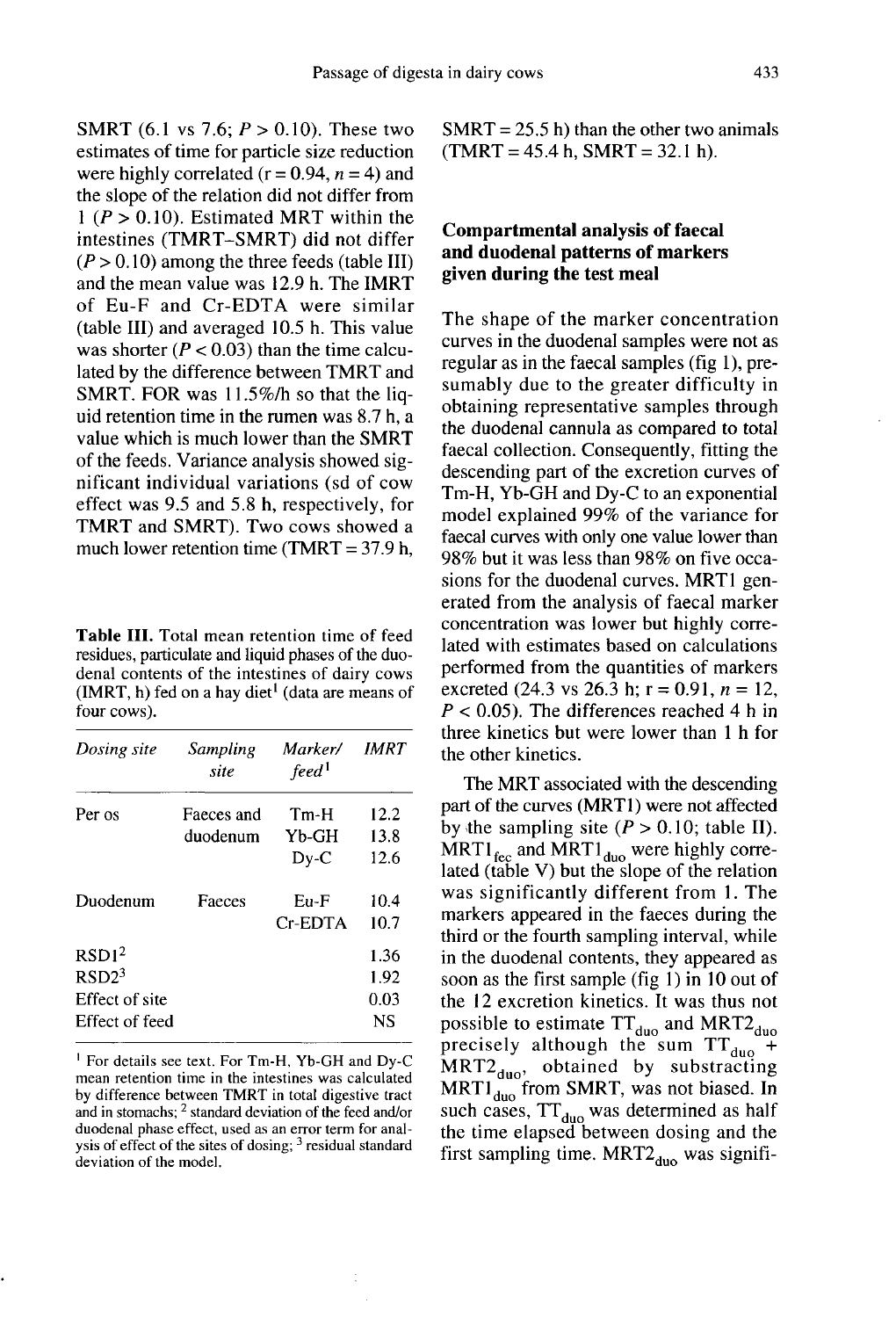

Fig 1. Faecal and duodenal excretion patterns of rare earth element labelled particles given as a meal (long hay and concentrate) or dosed into the rumen (ground hay) of dairy cows fed on a hay diet. Values are means of four individual measurements. (Concentration are expressed in g.kg DM<sup>-1</sup>.g<sup>-1</sup> marker recovered.)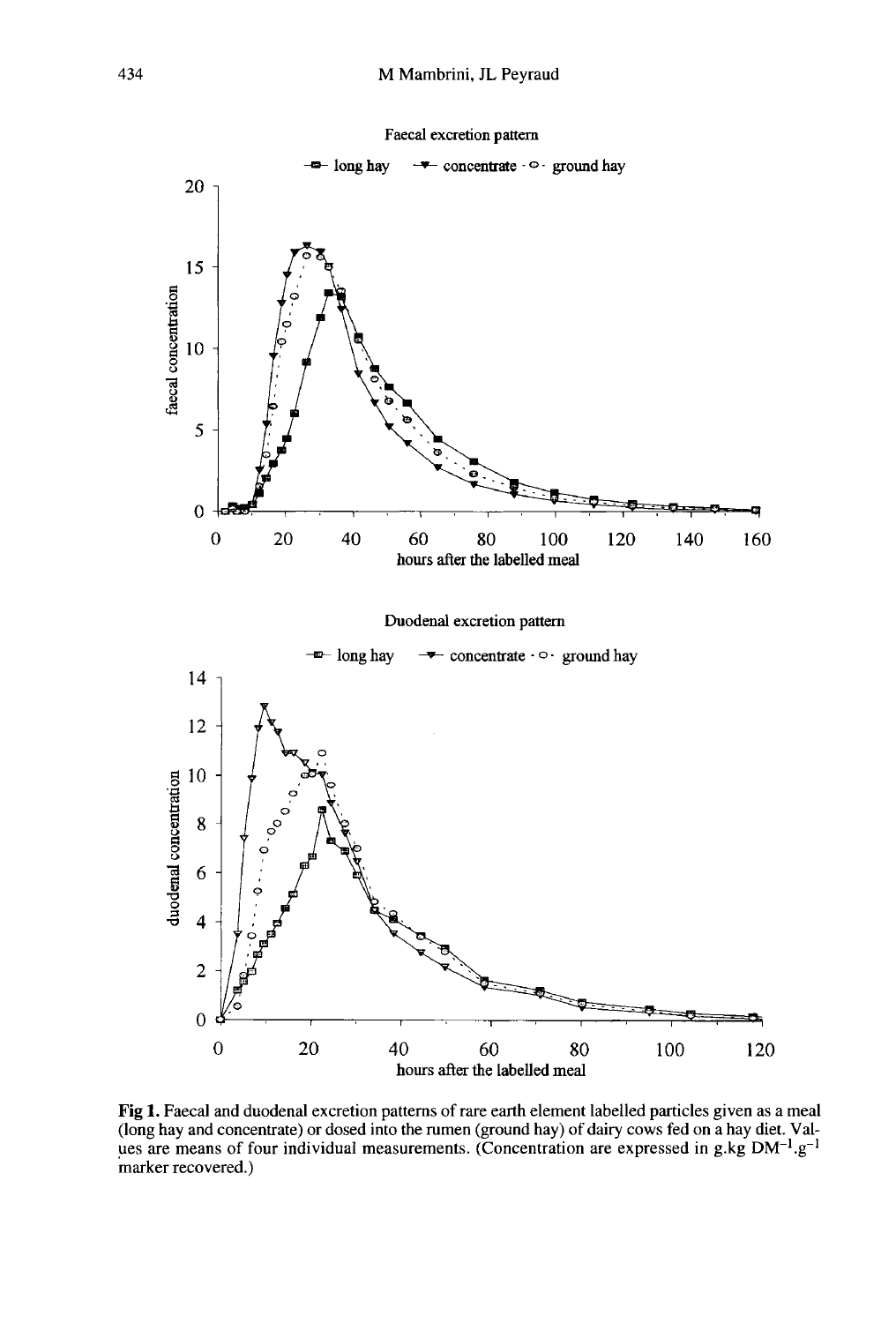cantly shorter ( $P < 0.001$ ) when calculated from duodenal rather than from faecal sampling ( $P < 0.001$ ). TT<sub>duo</sub> was on average  $7.5$  h shorter than  $TT_{\text{flow}}$  and MRT2 duo was<br> $4.4$  h shorter than  $MT_{\text{flow}}$  (toble II) 4.4 h shorter than  $MRT2_{\text{fcc}}$  (table II).

There was no site  $\times$  feed interaction for the estimation of MRT1, MRT2 and TT.  $MRT1_{\text{fcc}}$  did not differ between Tm-H and Yb-GH, and was slightly longer than for Dy-C. MRT1<sub>duo</sub> was slightly higher for Tm-H compared to Yb-GH and Dy-C. The delay was not affected by the nature of the feed  $(P > 0.10$ ; table II). On the contrary MRT2 was markedly affected by the feeds, these latter being in the order long hay > ground hay > concentrate ( $P < 0.001$ ). In particular, the differences in total transit time between fed and ground hays were mostly attributable to MRT2 in the whole GI tract (TMRT) as well as in the stomachs (SMRT).

The total time spent in the two compart ments generated from the analysis of faecal excretion curves (TMRTI + TMRT2) for Tm-H, Yb-GH and Dy-C was 3.3 h longer but highly correlated with SMRT (table V). The slope of the relationship did not differ from  $1 (P > 0.10)$ .

Table IV. Partial mean retention time calculated from the faecal excretion pattern obtained after labelled particles (Eu) and liquid (Cr-EDTA) were pulse-dosed into the duodenum of dairy cows fed on a hay diet (data are means for four cows).

|                   | particles phase |     |      | Faecal Liquid RSD <sup>1</sup> Statistical<br>effect |  |  |
|-------------------|-----------------|-----|------|------------------------------------------------------|--|--|
| MRT1 <sup>2</sup> | 27              | 3.5 | 0.42 | 0.07                                                 |  |  |
| $TT^2$            | 6.5             | 7.2 | 0.57 | 0.08                                                 |  |  |
| $MRT2^2$          | 11              | 0.0 | 0.65 | <b>NS</b>                                            |  |  |
|                   |                 |     |      |                                                      |  |  |

<sup>1</sup> Residual standard deviation;  $^2$  for details see table II.

## Compartmental analysis of faecal pattern of markers introduced into the duodenum

A fairly similar pattern of Eu-F and Cr-EDTA excretions was observed (fig 2, table IV). After a delay, the marker concentration reached a peak between two successive defecations and decreased thereafter. However there were small differences between Eu-F and Cr-EDTA in MRT1 and TT which tended to be significant. The delay

Table V. Mean difference (h) and correlations between total and partial mean retention time obtained after modelling faecal excretion patterns of markers and by direct measurements.

|                 |                                                             |                               |                    | Regression parameters <sup>1</sup> |                     |     |      |      |
|-----------------|-------------------------------------------------------------|-------------------------------|--------------------|------------------------------------|---------------------|-----|------|------|
|                 | Dependant<br>variable                                       | Independant<br>variable       | Mean<br>difference |                                    | Slope Intercept     | n   |      | Svx  |
| eq1             | Direct measurements<br>TMRT <sup>2</sup>                    | SMRT <sup>3</sup>             | 12.8               |                                    | $1.14^*$ $8.3^{**}$ | 12. | 0.98 | 2.11 |
|                 | Mean retention time calculated from faecal excretion curves |                               |                    |                                    |                     |     |      |      |
| eq2             | $(MRT1+MRT2)_{\text{fcc}}^3$                                | <b>SMRT</b>                   | 3.3                | 1.06                               | 1.5                 | 12  | 0.98 | 2.15 |
| eq <sub>3</sub> | $MRT1_{\text{fcc}}^4$                                       | $MRT1_{\text{duo}}^{\quad 5}$ | 1.0                | $0.73***$                          | $7.3***$            | 12  | 0.94 | 2.13 |
| eq4             | $MRT1_{\text{fcc}}^{1.4}$                                   | MRTLig <sup>6</sup>           | 15.2               | $2.91***$                          | $-1.8$              | 4   | 0.88 | 2.81 |

<sup>&</sup>lt;sup>1</sup> Syx residual standard deviation, r correlation coefficient, slope and intercept different from 1 and 0, respectively (\*P < 0.05; \*\*P < 0.01); <sup>2</sup> total mean retention time in the digestive tract; <sup>3</sup> total mean retention time in the stomachs; 4 mean retention time corresponding to the descending part of the faecal excretion curves; <sup>5</sup> mean retention time corresponding to the descending part of the duodenal excretion curves; <sup>6</sup> mean retention time of liquids in the rumen.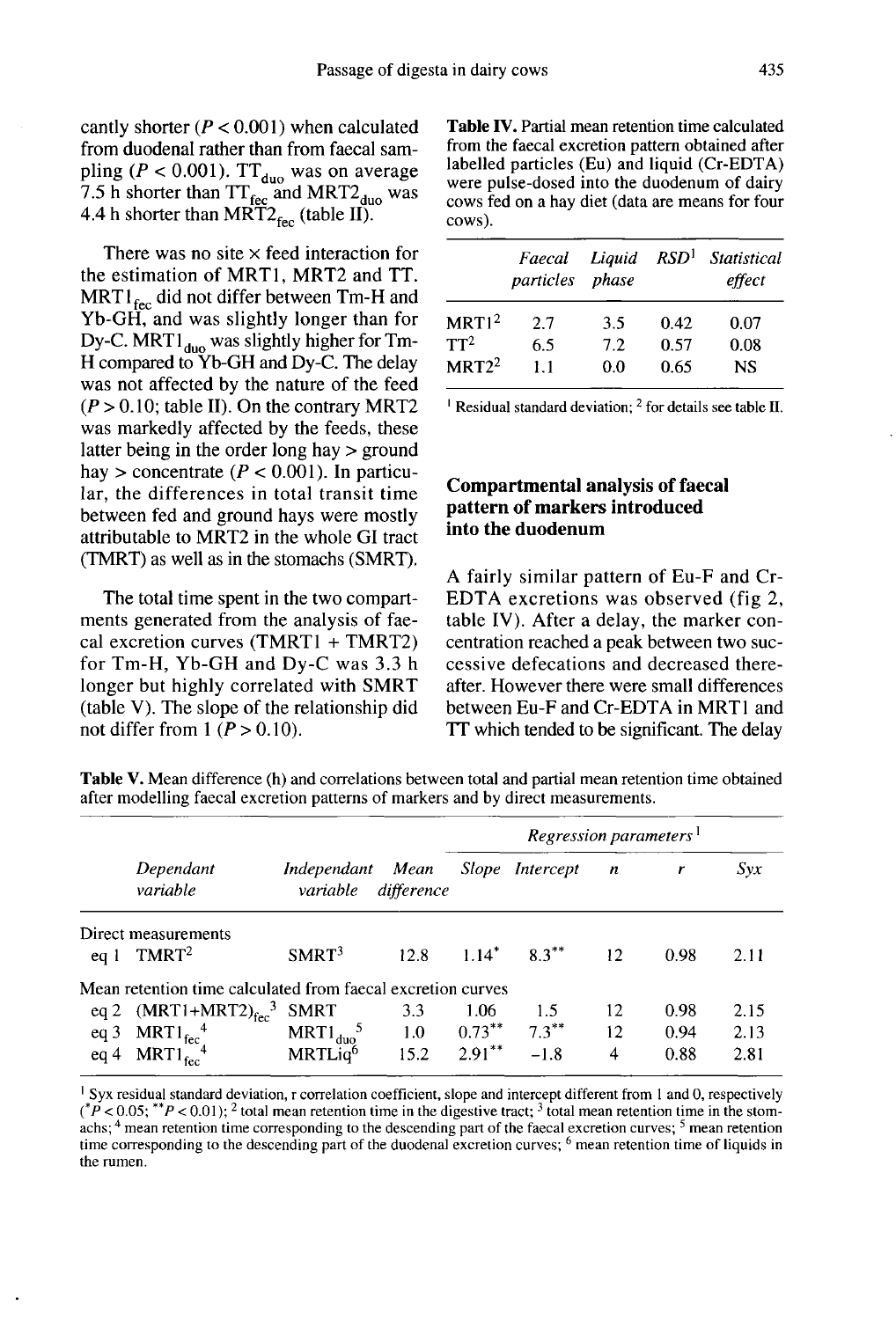

Fig 2. Faecal excretion pattern of europium labelled faecal particles (Eu-F) or Cr-EDTA dosed into the duodenum of dairy cows fed on a hay diet. Values are means of four individual measurements. (Concentration are expressed in g.kg  $DM^{-1}$ .g<sup>-1</sup> marker recovered.)

represented two thirds of IMRT. MRT1 averaged 3.2 h. MRT2 was always very short and was most often not significantly different from zero. Negative values for MRT2 were obtained on two occasions for Cr-EDTA and this is biologically unrealistic. This compartment may thus be ignored.

#### DISCUSSION

## Choice of markers

The migration of markers from labelled particles was assumed to be of little effect and the different rare earth elements were assumed to behave similarly in interpreting data on particle passage. Labelling techniques and choice of markers are crucial in estimating the MRT of particulate matter (Coleman et al, 1984; Faichney et al, 1989). Rare earth elements have been criticised

because they may migrate from the labelled feed particles (Combs et al, 1992). In this study, particles were labelled using a competitive procedure (Ellis and Beever, 1984). It could therefore be expected that markers were selectively bound to a site on the feed particles having an association constant greater than that of citric acid ( $pK > 8.1$ ). Because the dissociation of bound rare earth elements may also occur at acidic segments such as the abomasum, the pH was brought to a value lower than 2.5 when labelling the feeds. These approaches for more tenacious binding of marker on feed particles would have minimised the eventual migration of the marker.

The choice of rare earth elements was also justified by their specific properties. Goetsch and Galyean (1983) compared Dy and Yb and showed that the feeds MRT were not influenced by the nature of the rare earth element used. Similarly, Moore et al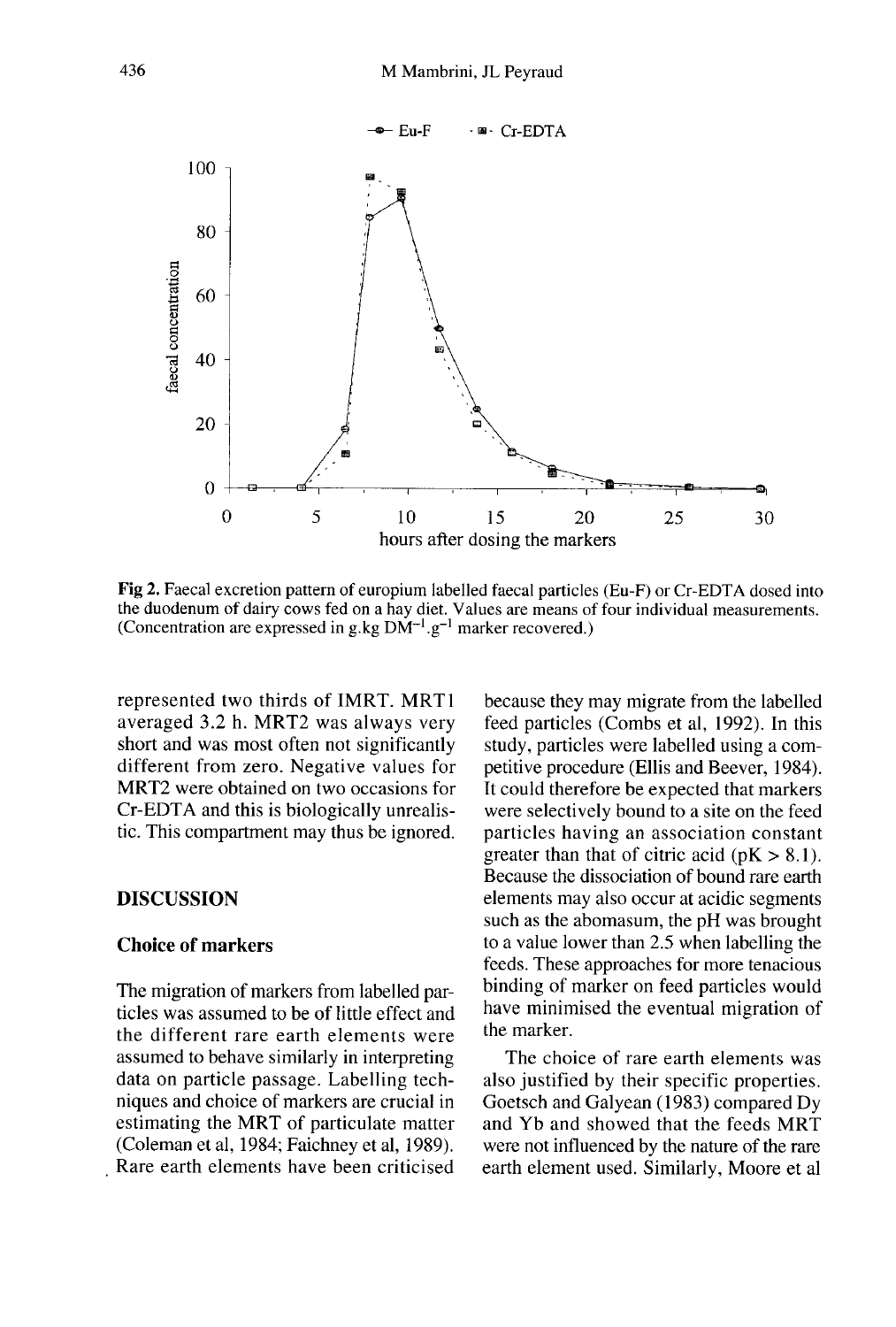(1992) reported that Dy, erbium and Yb had the same excretion pattern in sheep when they were labelling either hay or concentrate. Therefore it can be concluded that Yb and Dy were useful for comparing the MRT of concentrate and ground hay in our study. Moreover, Tm and Yb were chosen for labelling fed hay and ground hay, respectively, because these elements occupy related positions in the periodic table. They were assumed to exhibit similar affinities for hay cell walls as was the case for EDTA and metabolite molecules in the rumen (Allen and van Soest, 1984). As expected, rare earth element concentrations in labelled long and ground hay were identical (7.0 g/kg DM). Finally, because faecal particles have to be introduced into the duodenum with Cr-EDTA, Eu was chosen for labelling faecal particles owing to its much lower association constant ( $pK = 17.4$ ) with EDTA compared to chromium and the three other rare earth elements ( $pK = 24.0$ , 19.5, 19.3 and 18.3 respectively for Cr, Yb, Tm and Dy).

## Passage of particulate matter and liquids in the stomachs

The TMRT of particles of fed hay and concentrate within the GI tract as well as liquid rumen FOR agree with data previously obtained on dairy cows (Hartnell and Satter, 1979; Uden, 1984). The results obtained in this experiment confirm that particulate matter is retained much longer in the stomachs of dairy cows than within the intestines (O'Connor et al, 1984). The MRT in the stomachs accounted for more than two thirds of the total MRT of the feed particles. Moreover, the differential passage of fed hay, ground hay and concentrate particles in the entire GI tract was fully explained by SMRT variations and the MRT in the intestines did not differ among feeds. SMRT can be considered as being mainly located in the reticulo-rumen. Actually particulate matter TMRT in abomasum and omasum lasts less

than 4 h in sheep and cattle (Faichney and Griffiths, 1978; Huhtanen and Kukkonen, 1995) and might be even lower in dairy cows having a higher level of intake.

The longer MRT of Tm-H compared to Yb-GH can be attributed to the time necessary for particle size reduction. Estimates of the time necessary to comminute coarse particles did not differ between the two sampling sites and averaged 6.9 h. These data agree well with the mean ruminating time in dairy cows (6 to 8 h, Jarrige et al, 1995), which is a process accounting for more than 80% of the comminution of large particles entering the rumen (Kennedy, 1985). The TMRT and SMRT of Yb-GH were on average 4.5 h longer than the TMRT and SMRT of Dy-C. The critical size theory (Poppi et al, 1981) divides the rumen particles into two pools: a large particle pool, which cannot pass out of the rumen and a small particle pool, which can flow out of the rumen. When estimating the time necessary to reduce particle size from the difference between fed hay and ground hay TMRT, we assume that ground hay particles belong to the small particle pool and that their behaviour is similar to that of particles arising from the mastication of the long marked hay. But a further size reduction for ground hay can not be excluded. Grenet (1970) and Dixon and Milligan (1985) reported that small particles (< 0.6 mm) accounted for half of the faecal particles in steers fed with long hay. Shaver et al (1988) demonstrated that ground hay was ruminated by dairy cows at a rate of 20 min/kg DM, ie, 5.5 h for an intake level similar to that of our animals. In addition, specific gravity has been shown to be an important physical criterion influencing passage (Ehle and Stem, 1986) and differences in functional specific gravity between ground hay and concentrate should not be excluded. Because of a much faster rate of fermentation, the density of particles may increase more rapidly for concentrate than for forage particles.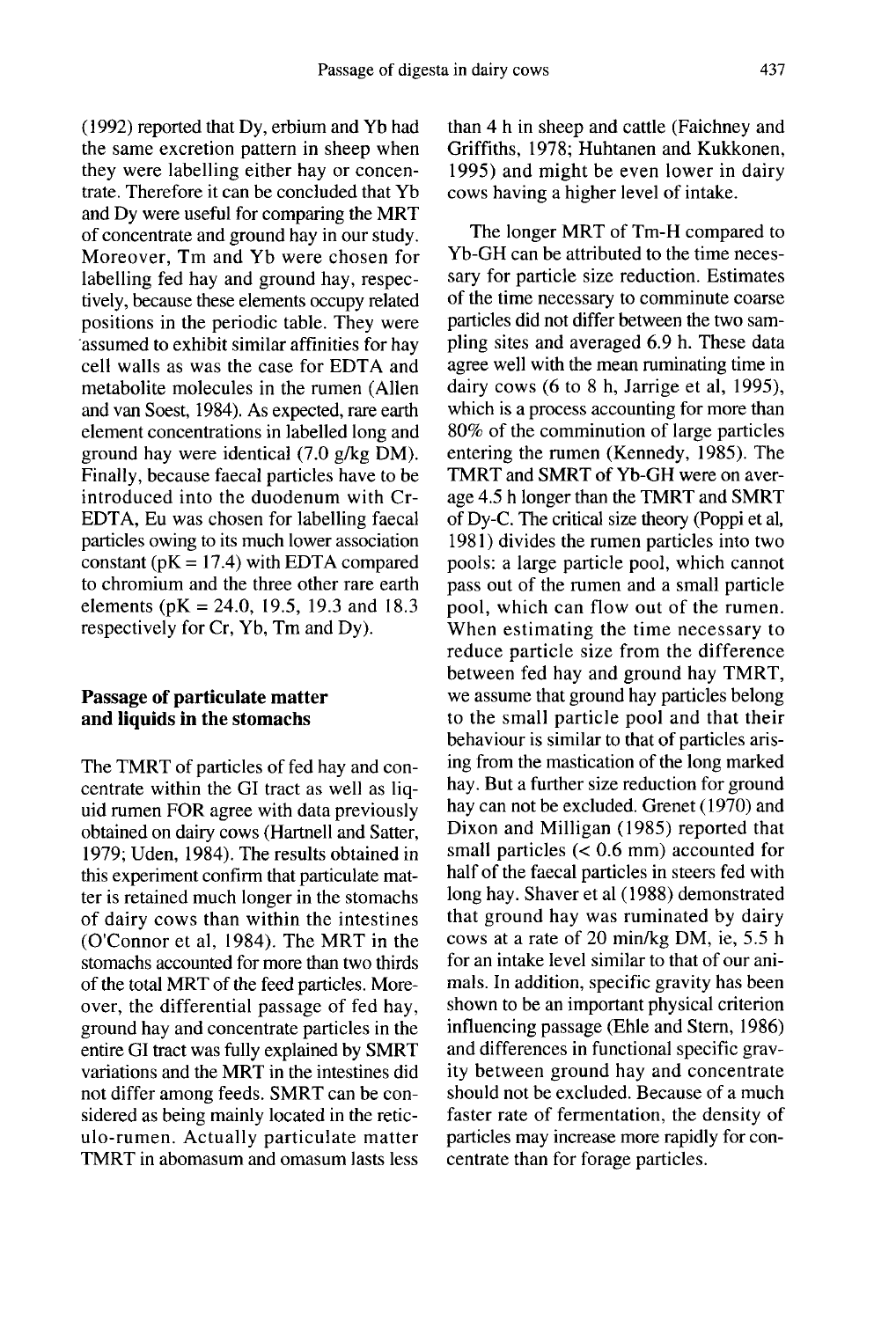The MRT of liquids in the reticulo-rumen was four times shorter than the MRT of particulate matter. The processes taking place in the reticulo-rumen are likely to be responsible for this differential passage rate, as previously observed in dairy cows (Prange et al, 1982). The observed difference between liquid and particulate transit is lower than the one reported for sheep (1.5 to 2.5 times; Faichney, 1975b; Poncet et al, 1986). Sheep spend a longer time chewing than do cows (Carle and Dulphy, 1980) and the amount of small particles, which absorb water, is greater in the swallowed bolus of sheep (Michalet-Doreau et al, 1992). The rumen contents are consequently more stratified in cows than in sheep (Poppi et al, 1981 ), explaining the relative independence of liquid and solid phases in the rumen of the cow.

## Passage of particulate matter and liquids in the intestines

The MRT of liquid and faecal particles introduced into the duodenum were similar, indicating that, on the contrary to what happens in the rumen, no differential passage of liquid and solid digesta occurs in the intestines. This is the reverse of what happens in the reticulo-rumen. These results agree with data previously obtained in sheep (Faichney and Boston, 1983), cattle (Huhtanen and Kukkonen, 1995) and cow (Van Bruchem et al, 1981). The value for intestinal MRT are within the limits reported by O'Connor et al (1984), Prange et al (1982) and Shaver et al (1988) for dairy cows. These values appear to be lower than those obtained for sheep (22 h on average; Coombe and Kay, 1965; Faichney, 1975b). This could be explained either by differences in the gut architecture between the two species (namely the caecum) or by the higher intake level of cows. It was shown in dairy cows that intestinal MRT decreases from 20 h in cows given 6.5 kg DM (Pond et al, 1988) to 8 h when DM intake increases to 23.7 kg DM per day (Poore et al, 1991).

Intestinal MRT of particles was higher when estimated by the difference between total MRT derived from faecal and duodenal sampling than when calculated from the faecal excretion pattern of markers introduced into the duodenum. It is unlikely that the faecal particles have a longer MRT than hay particles because the intestinal MRT did not differ between Tm-H, Yb-GH and Dy-C. The origin of this bias remains unclear. Nonetheless the difference was small and may not be biologically significant. It can be considered that 11 h are spent by feed particles in the intestines. This low MRT implies that the digestibility of fibre after the duodenum would be low and could not compensate for a decrease in ruminal digestibility at higher levels of intake or with diets containing high amounts of starch.

Being able to follow faecal kinetics of markers introduced through the duodenal cannula allowed the MRT of the intestine to be partitioned. Particle and liquid MRT in the intestines can be described by a delay of 7.5 h and one mixing compartment of 3.2 h on average. This compartment can be considered as located in the caecum. This estimate of caecal MRT is within the limits reported in other studies when direct measurements were made after killing animals (2 to 5 h, Makela, 1965; Miller et al, 1967). The delay was higher than direct estimates of MRT in the small intestine (2 to 4 h, Mäkelä, 1965; Miller et al, 1967). Assuming that the delay is also associated with the tubular segments of the hindgut, the MRT in such segments might last for 4 h.

## Interpretation of the parameters derived from faecal excretion curves

The declining phase of the marker excretion pattern was similar whether described at the duodenal or at the faecal level. This indi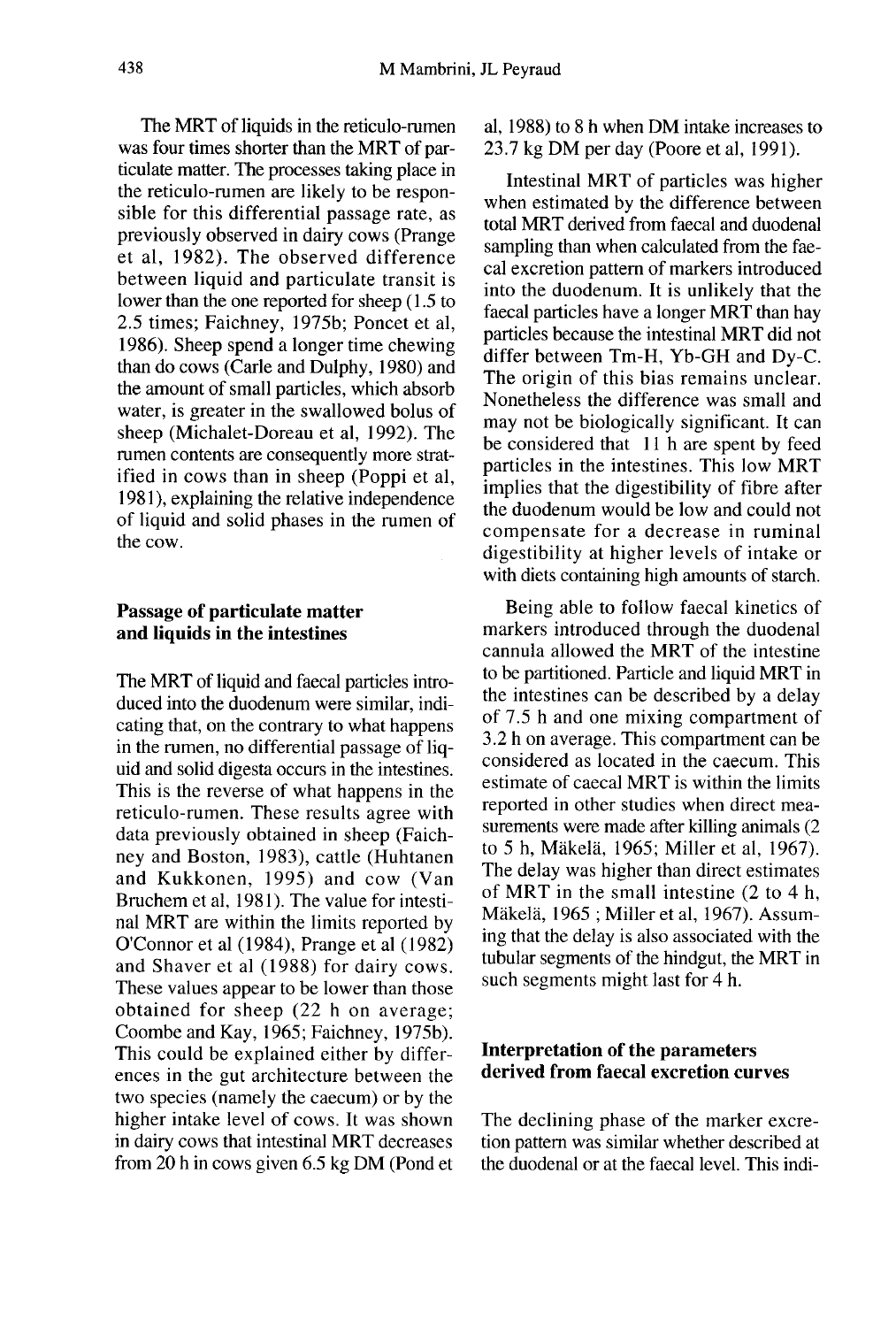cates that the preduodenal segments are at the origin of MRT1 $_{\text{fec}}$ . Moreover, because  $MRT1_{\text{fec}}$  did not differ between fed hay and ground hay on the one hand, and is correlated with liquid MRT in the reticulo-rumen on the other,  $MRT1_{\text{fcc}}$  may be allocated with confidence to the reticulo-rumen and directly related to the escape of dietary particles from it. The anatomical and physiological identifications of this mixing compartment agrees with other studies (Grovum and Williams, 1973; Ellis et al, 1979). In some circumstances, namely in sheep, the rumen MRT can be shorter than the caecum MRT and in such a case, the MRT1 will reflect this latter compartment (Faichney and Boston, 1983). This does not appear to be the case for dairy cows (Mambrini, 1990; Mambrini and Peyraud, 1994). Between feeds, the difference in MRTI calculated from the faecal excretion of markers may be biased, because the slope of the relationship between MRT1 $_{\text{fcc}}$  and MRT1 $_{\text{duo}}$ (0.73) differs from 1. Faecal analysis may have underestimated the longer retention times and overestimated the shorter ones. However, the difficulty in obtaining representative samples of the duodenal contents (Faichney, 1975a) may explain this bias and the fairly good agreement between MRT $_1$ <sub>fec</sub> calculated from the analysis of the concentration curves or the amounts of marker excreted supports the use of faecal samples.

Numerous comparisons have emphasised the difficulty to obtain, with models, accurate estimations of TT and partial MRT assigned to the second mixing compartment, ie, the delay and the ascending part of the curve (Dhanoa et al, 1985; Lalles et al, 1991). In the present experiment the delay of first appearance of markers in faeces was determined experimentally, it was only subject to analytical errors. TT was 7.4 h longer (on average) when estimated from faecal sampling than from duodenal sampling. These results are consistent with the reported data (between 7 and 10 h; Prange et al, 1982; Pond et al, 1988). The difference between

 $TT_{\text{fcc}}$  and  $TT_{\text{duo}}$  was numerically equivalent and highly correlated within the four cows with the delay of first appearance in the faeces of markers introduced into the duodenum ( $r = 0.94$ ). This shows that  $TT_{\text{fec}}$ reflects mostly transit in the tubular segments after the duodenal cannula. It may also represent a delay occurring before the duodenum due to a slow mixing of marked feeds in the rumen or during transit through omasum. In the present experiment, the nature of foodstuff did not influence  $TT_{\text{fec}}$ . although  $TT_{\text{fcc}}$  tended to be longer for hay than for concentrate. Indeed a greater difference between forages and concentrates for  $TT_{\text{fec}}$  has been reported (Mambrini and Peyraud, 1994). Our results indicate that this could not be explained by a faster intestinal transit of concentrate particles. These differences could therefore be attributed to a supplementary mixing delay in the case of forages. Actually the lower density of forage particles could have been responsible for a slower mixing of the marked forage in the rumen (Martz and Belyea, 1986), or in the omasum or, as already demonstrated by Welch and Palmer (1987), for the driving back of these particles from omasum to reticulum. Concentrate  $TT_{\text{fcc}}$  seems to be more clearly assigned to transit in the tubular segments than does the forage  $TT_{\text{fec}}$ 

Differences between Tm-H and Yb-GH in TMRT and SMRT were mainly explained by the variations in MRT2 $_{\text{fcc}}$ . MRT2 $_{\text{fcc}}$ probably represents the time required to reduce the size of forage particles. Retention time in the second compartment was affected by sampling site. MRT2 was on average 4.4 h longer for faecal than for duodenal sampling and the total time spent in the two compartments derived from faecal excretion curve (sum MRT1<sub>fec</sub> was on average 3.4 h longer than SMRT.  $\tan 6r$  duo-<br>than for duo-<br>me spent in<br>from faecal<br>+ MRT2 $_{\text{fcc}}$ )<br>han SMRT. the two compartments derived from faecal<br>excretion curve (sum MRT1<sub>fec</sub> + MRT2<sub>fec</sub>)<br>was on average 3.4 h longer than SMRT.<br>Thus, MRT2<sub>fec</sub> does not represent processes<br>confined to the reticulo-rumen alone but confined to the reticulo-rumen alone but also reflects compartmental mixing in the post-duodenal segments. This compartment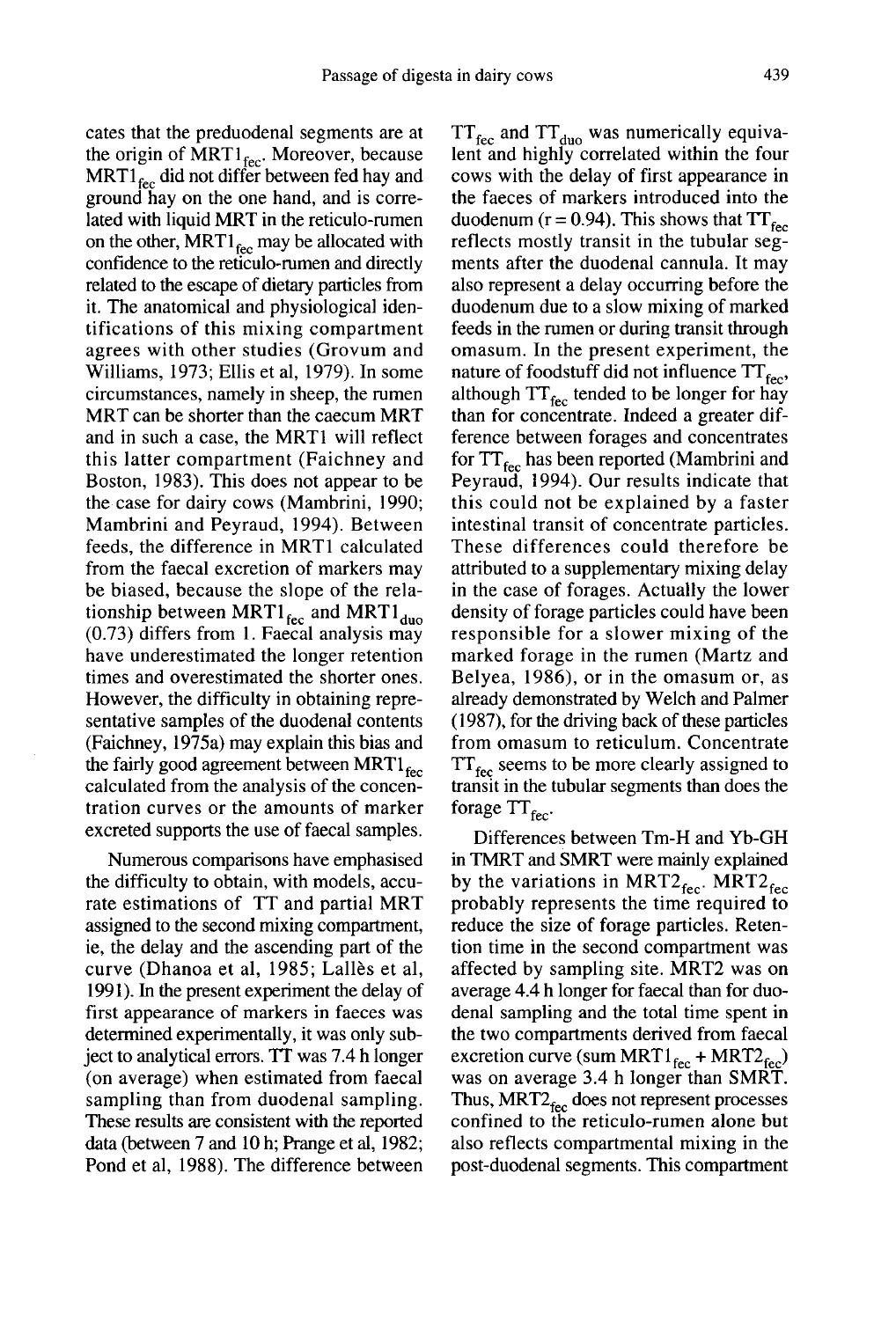should be the caecum because these differences were fairly similar to the values of  $MRT1_{\text{duo}}$ , which is assumed to be the time spent in the caecum. Assuming a MRT of 3 h for the caecal mixing compartment and 7 h for forage particle size reduction, there are still 5 to 7 h that remains unexplained for the partial time assigned to the second mixing compartment after faecal curve analysis. This time period can be partitioned between other compartments or processes for which no data are available in this study. It could be expected that the retention time in the abomasum and omasum MRT, which averaged 3 to 4 h (Faichney and Griffiths, 1978), must also be assigned to  $MRT2_{\text{fec}}$ . Nonetheless because the MRT of feed particles did not differ after the reticulo-rumen, it is worthwhile noting that the difference in MRT2 $_{\text{fcc}}$  between forage and concentrate gives an index of the time necessary to reduce the particle size of coarse forage.

## **CONCLUSIONS**

In dairy cows, information on retention time in the reticulo-rumen can be deduced from measurements of the faecal excretion curves for ingested markers. Calculation of total mean retention time from the quantities of markers excreted gives relevant indications of the reticulo-rumen retention time variations because the latter largely governs variations in the former. The mathematically simple method presented here for analysing such data provides answers to questions pertaining to the passage of ingesta. MRT assigned to the decreasing part of the marker concentration pattern represents the escape of particles from the rumen (25 and 23 h for hay and concentrate, respectively). Delay for first appearance of the markers (9 to 10 h and 8 h for hay and concentrate, respectively) depends mainly on the transit in the tubular sections after the duodenum (7.5 h on average) and to a smaller extent before the duodenum for concentrates. Mixing of

the marked feeds in the rumen and some small indistinct phenomena for forages also takes longer. Indications on the time for forage particle size reduction (eg, 7 h) may be deduced from the differences between MRT assigned to the increasing part of the excretion pattern of labelled forage and concentrate particles ( 17 and 9 h for hay and concentrate, respectively). The remaining time (9 h) represents the retention time in caecum (3 h) and 5 to 7 h that could represent the retention time in the abomasum and other processes taking place in the reticulorumen.

## ACKNOWLEDGMENTS

We wish to thank AG Deswysen, C Poncet and R Vérité for their helpful criticism, H. Hétault and his crew for the care of the animal and technical assistance, and A Brasseur for the chemical analysis.

## **REFERENCES**

- Allen MS, van Soest PJ ( 1984) Periodicity and variation in the binding of rare earth ions to plant cell wall particles. In: Technique and Particle Size Analysis of Feed and Digesta in Ruminants (PM Kennedy, ed), Canadian Society of Animal Science, occasional publication no 1, Edmonton, AB, Canada, 180-183
- Binnert WT, Van Klooster AT, Frens AM ( 1968) Soluble chromium indicator measured by atomic absorption in digestion experiments. Vet Rec 82, 470
- Carle B, Dulphy JP (1980). Comportement alimentaire comparé des ovins et bovins. Relation avec la digestion des aliments. Reprod Nutr Dev 20, 1633-1639
- Coleman SW, Evans BC, Horn GW (1984) Some factors influencing estimates of digest turnover rate using markers. J Anim Sci 58, 979-986
- Coombe JB, Kay RNB (1965) Passage of digesta through the intestines of the sheep. Retention times in the small and large intestines. Br J Nutr 19, 325- 338
- Combs DK, Shaver RD, Satter LD (1992) Retention of rare earths by hay particles following incubation in fresh or autoclaved rumen fluid. J Dairy Sci 75, 132-139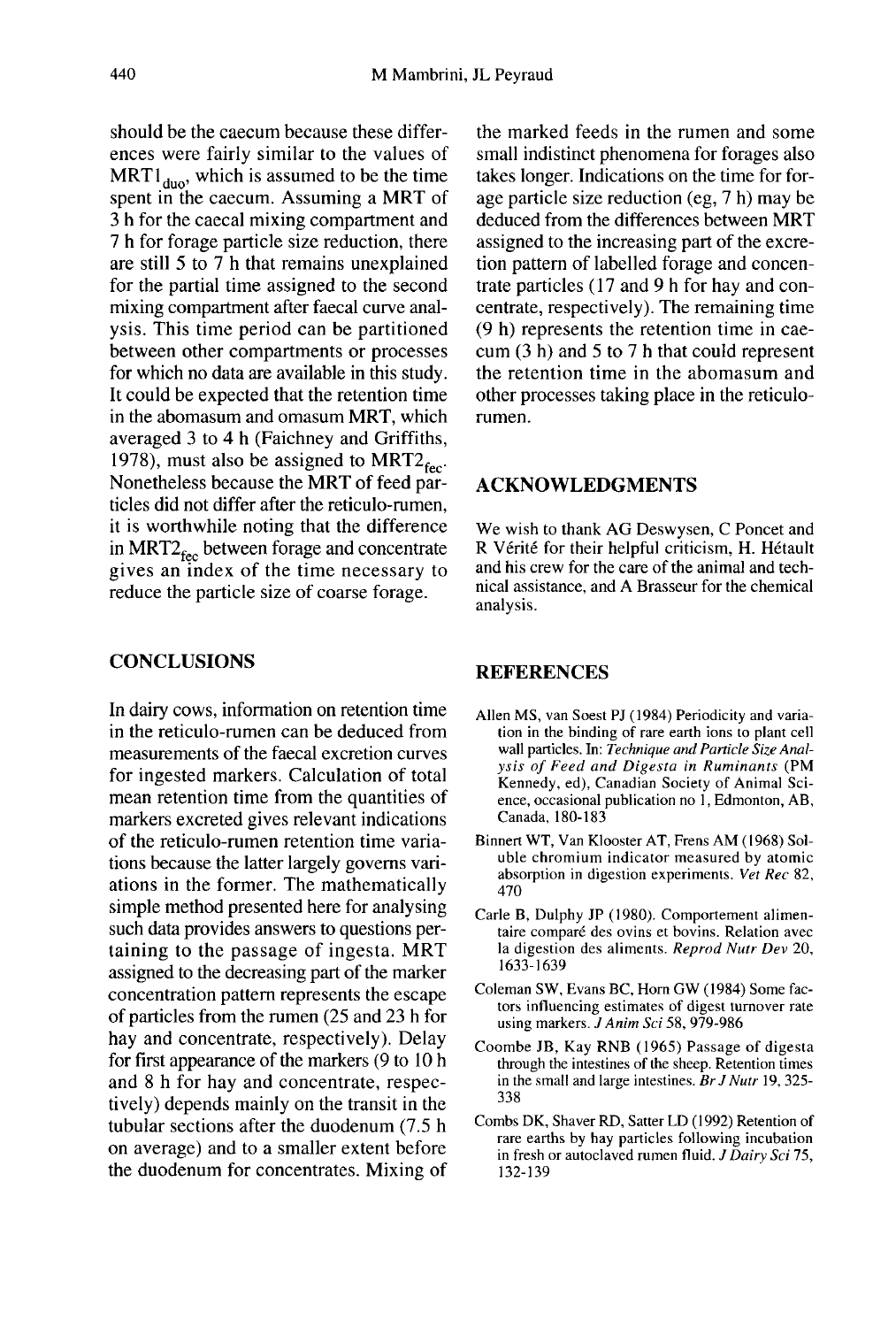- Dhanoa MC, Siddons RC, France J, Gale J (1985) A multicompartmental model to describe marker excretion patterns in ruminant faeces. Br J Nutr 53, 663-671
- Dixon RM, Milligan LP (1985) Removal of digesta components from the rumen of steers determined by sieving techniques and fluid, particulate and microbial markers.  $Br J Nurr$  53, 347-362
- Ehle FR, Stern MD (1986) Influence of particle size and density on particulate passage through alimentary tract of holstein heifers. J Dairy Sci 69, 564-568
- Ellis WC, Beever DE ( 1984) Methods for binding rare earth to specific feed particles. In: Technique and Particle Size Analysis of Feed and Digesta in Ruminants (PM Kennedy, ed), Canadian Society of Animal Science, occasional publication no I, Edmonton, AB, Canada, 154-165
- Ellis WC, Matis JH, Lascano C (1979) Quantitating ruminal turnover. Fed Proc 38, 2702-2706
- Faichney GJ ( 1975a) The use of markers to partition digestion within the gastrointestinal tract of ruminant. In: Digestion and Metabolism in the Ruminant (IW McDonald, ACI Warner, eds), The University of New England, Sidney, Australia, 277-291
- Faichney GJ (1975b). The effect of formaldehyde treatment of a concentrate diet on the passage of solute and particle markers through the gastrointestinal tract of sheep. Austr J Agric Res 26, 319-327
- Faichney GJ, Griffiths DA ( 1978) Behaviour of solute and particle markers in the stomach of sheep given a concentrate diet. Br J Nutr 40, 71-81
- Faichney GJ, Boston RC (1983) Interpretation of the fecal excretion pattern of solute and particle markers introduced into the rumen of sheep. J Agric Sci Camb 101, 575-581
- Faichney GJ, Poncet C, Boston RC ( 1989) Passage of internal and external markers of particulate matter through the rumen of sheep. Reprod Nutr Dev 29, 325-337
- Giger S, Pochet S (1987) Méthodes d'estimation des constituants pariétaux dans les aliments destinés aux ruminants. Bull Tech CRZV Theix Inra, Paris, France 70, 49-60
- Goestch AL, Galyean ML (1983) Ruthenium phenantroline, dysprosium and ytterbium as particulate markers in beef steers fed an all-alfalfa hay diet. Nutr Rep Int 27, 171- 175
- Grenet E (1970) Taille et structure des particules végétales au niveau du feuillet et des feces chez les bovins. Ann Biol Anim Bioch Biophys 10, 643-657
- Grovum WL, Williams VJ (1973) Rate of passage of digesta in sheep. 4. Passage of marker through the alimentary tract and the biological relevance of rate-constants derived from the changes in concentration of marker in faeces. Br J Nutr 30, 313- 329
- Hartnell GF, Satter LD ( 1979) Determination of rumen fill retention time and ruminal turnover rates at dif-

ferent stages of lactation in dairy cows. J Anim Sci 48, 381-392

- Huhtanen P, Kukkonen U ( 1995) Comparison of methods, markers, sampling sites and models for estimating digesta passage kinetics in cattle fed at two levels of intake. Anim Feed Sci Tech 52, 141-158
- Hyden S (1955) A turbidimetric method for turbidicols in biological materials. Ann Roy Agric Coll Sweden 21, 139-145
- Jarrige R, Dulphy JP, Faverdin P, Baumont R, Demarquilly C (1995) Activites d'ingestion et de rumination. In: Nutrition des ruminants domestiques (R Jarrige, Y Ruckebush, C Demarquilly, MH Farce, M Journet, eds), Inra Paris, France 124-181 1
- Kennedy PM (1985) Effect of rumination on reduction of particle size of rumen digesta by cattle. Aust J Agric Res 36, 819-828
- Lallès JP, Delval E, Poncet C (1991) Mean retention time of dietary residues within the gastrointestinal tract of the young ruminant: a comparison of noncompartmental (algebraic) and compartmental (modelling) estimation methods. Anim Feed Sci Tech 35, 139-159
- Mäkelä AC (1965) Studies on the question of bulk in the nutrition of farm animals with special reference to cattle. Suomen Maatloustieteellisin Seuran Jullkaisuja 85, 1-139
- Malawer SJ, Powell DW (1967) An improved turbidimetric analysis of polyethylene glycol utilizing an emulsifier. Gastroenterology 53, 250-256
- Mambrini M (1990) Etude du transit des aliments dans le tube digestif des vaches laitières : aspects méthodologiques et facteurs de variation. PhD Thesis, University of Rennes, France
- Mambrini M, Peyraud JL (1994) Mean retention time in the digestive tract and digestion of fresh ryegrass by lactating dairy cows: influence of grass maturity and comparison with a maize silage diet. Reprod Nutr Dev 34, 9-23
- Martz FA, Belyea R (1986) Forage utilization by the lactating cow. Role of particle size and forage quality in digestion and passage by cattle and sheep. J Dairy Sci 69, 1996-2008
- Michalet-Doreau B, Cerneau P, Dardillat C (1992) Comparaison de la granulométrie du bol mastiqué et de I'aliment broye a differentes grilles : incidence sur la méthodologie des mesures in sacco. Ann Zootech 41, 70 (Abstr)
- Miller JK, Perry SC, Chandler PT, Cragle RG (1967) Evaluation of radiocerium as non-absorbed reference material for determining rate of undigested residues in cattle. J Dairy Sci 57, 193-197
- Milne JA, McRae JC, Spence AM, Wilson ST (1978) A comparison of the voluntary intake and digestion of a range of forages at different times of the year by sheep and the red deer. Br J Nutr 40, 347- 357